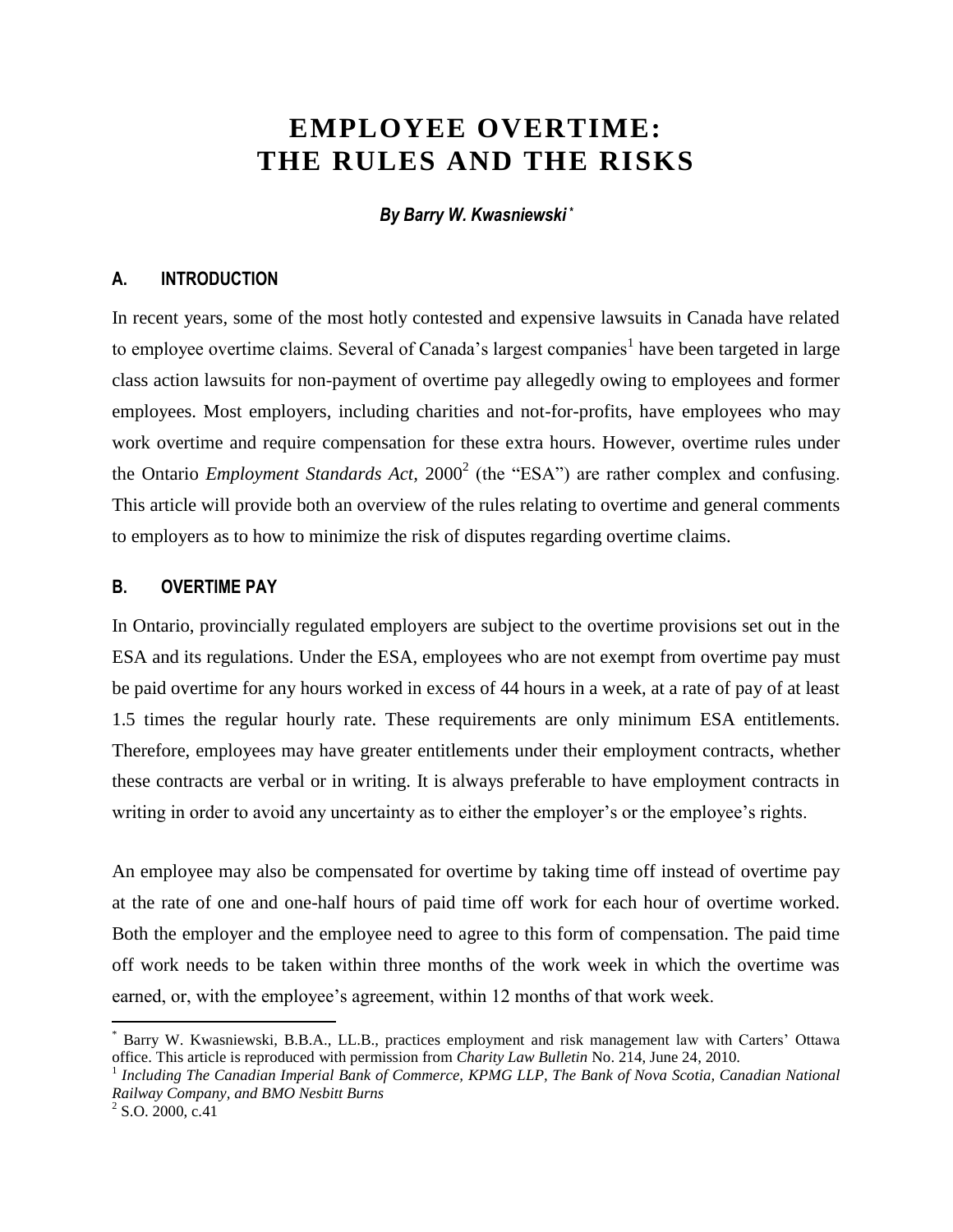When an employer and an employee agree in writing, the overtime hours can be averaged over a two week period or more. These agreements must be approved by the Director of Employment Standards at the Ontario Ministry of Labour.

It is important to note that while the ESA states that employers cannot normally require or commit an employee to work more than 48 hours in a week, this weekly maximum does not affect the employer's legal duty to pay overtime after the employee works 44 hours in a week.

### **C. OVERTIME EXEMPTIONS**

ESA regulation  $285/01<sup>3</sup>$  lists those persons and categories of workers who are not subject to the overtime rules. In addition to certain professionals, such as architects, lawyers, professional engineers, public accountants, surveyors and veterinarians, some exemptions that frequently are applied include:

- Persons whose work is supervisory or managerial in character and who may perform non-supervisory or non-managerial tasks on an irregular or exceptional basis;
- Persons employed as students to instruct or supervise children;
- Persons employed as a student at a camp for children;
- Commissioned salespersons, other than route salespersons, who normally make sales away from the employer's place of business; and
- Information technology professionals.

# **D. THE SALARIED EMPLOYEE**

 $\overline{a}$ 

Employers are often under the misconception that salaried employees are not entitled to overtime. While many salaried employees may fall within the supervisory or managerial exception referred to above, this is not always the case. Therefore, unless they fall within one of the statutory exceptions, salaried employees are entitled to overtime pay. The rate of overtime pay is calculated on the basis of dividing the employee's weekly salary by the number of hours regularly worked, and multiplying that hourly rate by 1.5.

<sup>&</sup>lt;sup>3</sup> http://www.e-laws.gov.on.ca/html/regs/english/elaws\_regs\_010285\_e.htm